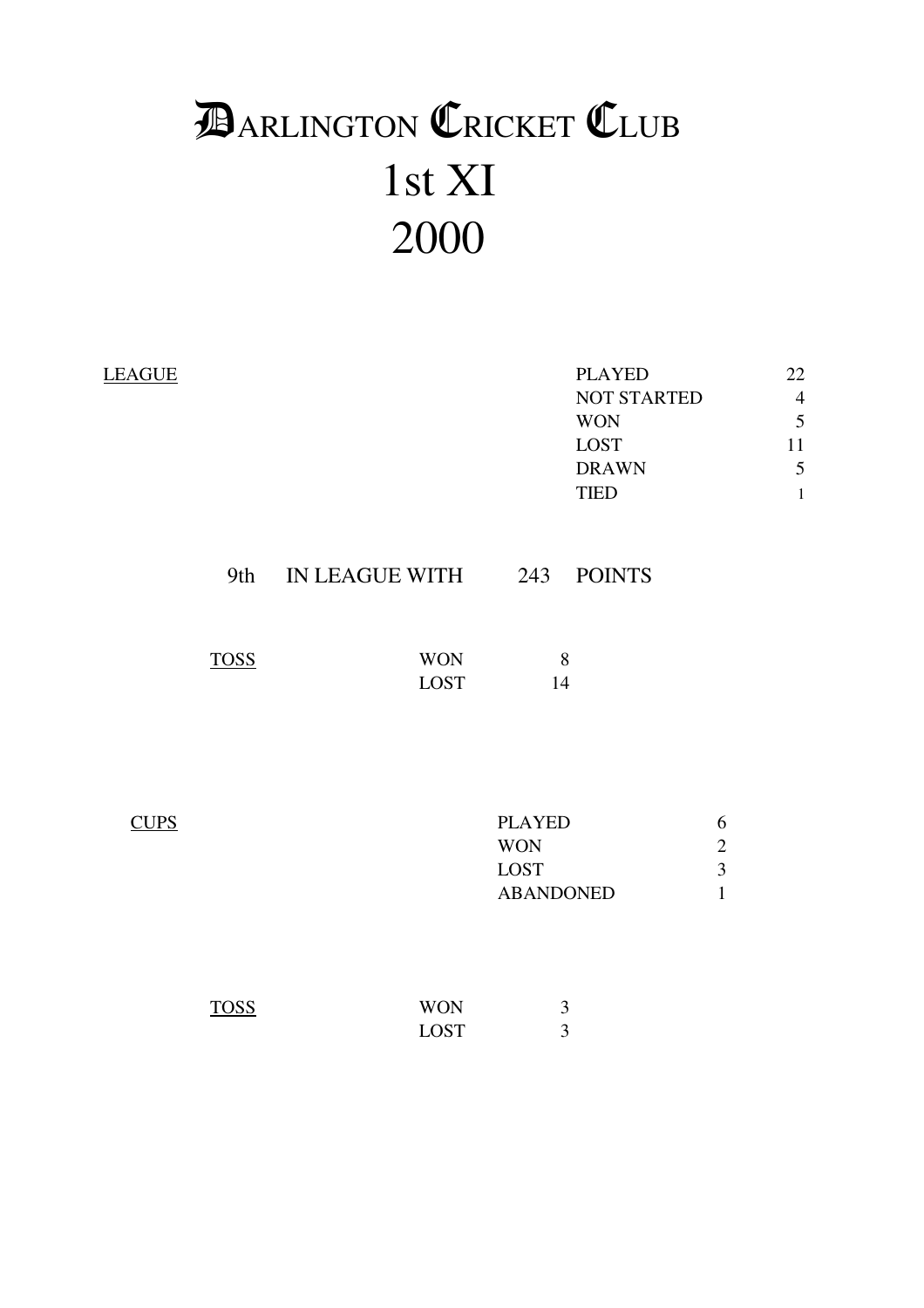# LEAGUE

|                       |                |                |          | Highest          | <b>Not</b>     | Comp.        |         | <b>Balls</b> | Balls/ |                  | Number of        |
|-----------------------|----------------|----------------|----------|------------------|----------------|--------------|---------|--------------|--------|------------------|------------------|
|                       | Matches        | Innings        | Runs     | Score            | Out            | Innings      | Average | Faced        | Run    | $\frac{4}{s}$    | 6's              |
| J.D. GLENDENEN        | 22             | 22             | 654      | $115*$           | 2              | 20           | 32.70   | 1063         | 1.625  | 62               | 12               |
| M. STAINSBY           | 22             | $22\,$         | 580      | 61               | $\theta$       | 22           | 26.36   | 1326         | 2.286  | 59               | 1                |
| J.G. MOODY            | 22             | 20             | 419      | 91               | 3              | 17           | 24.65   | 791          | 1.888  | 36               | $\boldsymbol{0}$ |
| D.J. HICKEY           | 14             | 14             | 272      | 78               | 1              | 13           | 20.92   | 365          | 1.342  | 35               | $\overline{4}$   |
| M.E. JOBLING          | 20             | 19             | 343      | 62               | 1              | 18           | 19.06   | 710          | 2.070  | 28               | $\boldsymbol{0}$ |
| A.R. FOTHERGILL       | 16             | 15             | 217      | 48               | 3              | 12           | 18.08   | 274          | 1.263  | 17               | 6                |
| <b>K. BARKER</b>      | 15             | 14             | 199      | $62*$            | $\overline{2}$ | 12           | 16.58   | 431          | 2.166  | 11               | $\boldsymbol{0}$ |
| D.R. JOHNSON          | 15             | 13             | 168      | $35*$            | 2              | 11           | 15.27   | 261          | 1.554  | 12               | $\boldsymbol{0}$ |
| G.A. EMMETT           | 18             | 14             | 56       | $10*$            | 9              | 5            | 11.20   | 195          | 3.482  | 3                | $\mathbf{0}$     |
| Also Batted           |                |                |          |                  |                |              |         |              |        |                  |                  |
| <b>C.A. LAWRENCE</b>  | $\overline{4}$ | 3              | 24       | $14*$            | 2              | 1            | 24.00   | 73           | 3.042  | $\boldsymbol{0}$ | $\overline{0}$   |
| D. WHITEWOOD          | $\overline{4}$ | 4              | 48       | 17               | 1              | 3            | 16.00   | 119          | 2.479  | 4                | $\boldsymbol{0}$ |
| D. PAGE               | 6              | 5              | 37       | $12*$            | 2              | 3            | 12.33   | 151          | 4.081  | 3                | $\boldsymbol{0}$ |
| P. MELLOR             | 11             | 6              | 27       | $8*$             | 3              | 3            | 9.00    | 52           | 1.926  | $\overline{c}$   | $\theta$         |
| L.J. HUTTON           | 5              | $\overline{4}$ | 28       | 11               | $\Omega$       | 4            | 7.00    | 105          | 3.750  | $\mathbf{1}$     | $\boldsymbol{0}$ |
| <b>S.N. WHITEHEAD</b> | $\overline{4}$ | 4              | 25       | 15               | $\overline{0}$ | 4            | 6.25    | 51           | 2.040  | 3                | $\boldsymbol{0}$ |
| P.D. RAINE            | 20             | 9              | 35       | 10               | $\overline{2}$ | 7            | 5.00    | 72           | 2.057  | 4                | $\boldsymbol{0}$ |
| <b>P.J. BENTLEY</b>   | 2              | $\overline{2}$ | 3        | $3*$             |                | $\mathbf{1}$ | 3.00    | 8            | 2.667  | 0                | $\boldsymbol{0}$ |
| P.M. FRANKLAND        | 18             | 8              | 3        | $\overline{c}$   | $\overline{2}$ | 6            | 0.50    | 28           | 9.333  | $\overline{0}$   | $\theta$         |
| K. RODDY              | $\mathbf{1}$   | 1              | $\theta$ | $\theta$         | $\overline{0}$ | 1            | 0.00    | 1            | N/A    | $\boldsymbol{0}$ | $\theta$         |
| P.T. WHITESIDE        | 1              | 1              | $\theta$ | $\boldsymbol{0}$ | $\theta$       |              | 0.00    | 18           | N/A    | $\overline{0}$   | $\theta$         |

# Played but did not bat

| D.J.B. MORGANS |  |
|----------------|--|
| K.D. MOTT      |  |

RUNS SCORED FOR WICKETS LOST AVERAGE

3524 164 21.49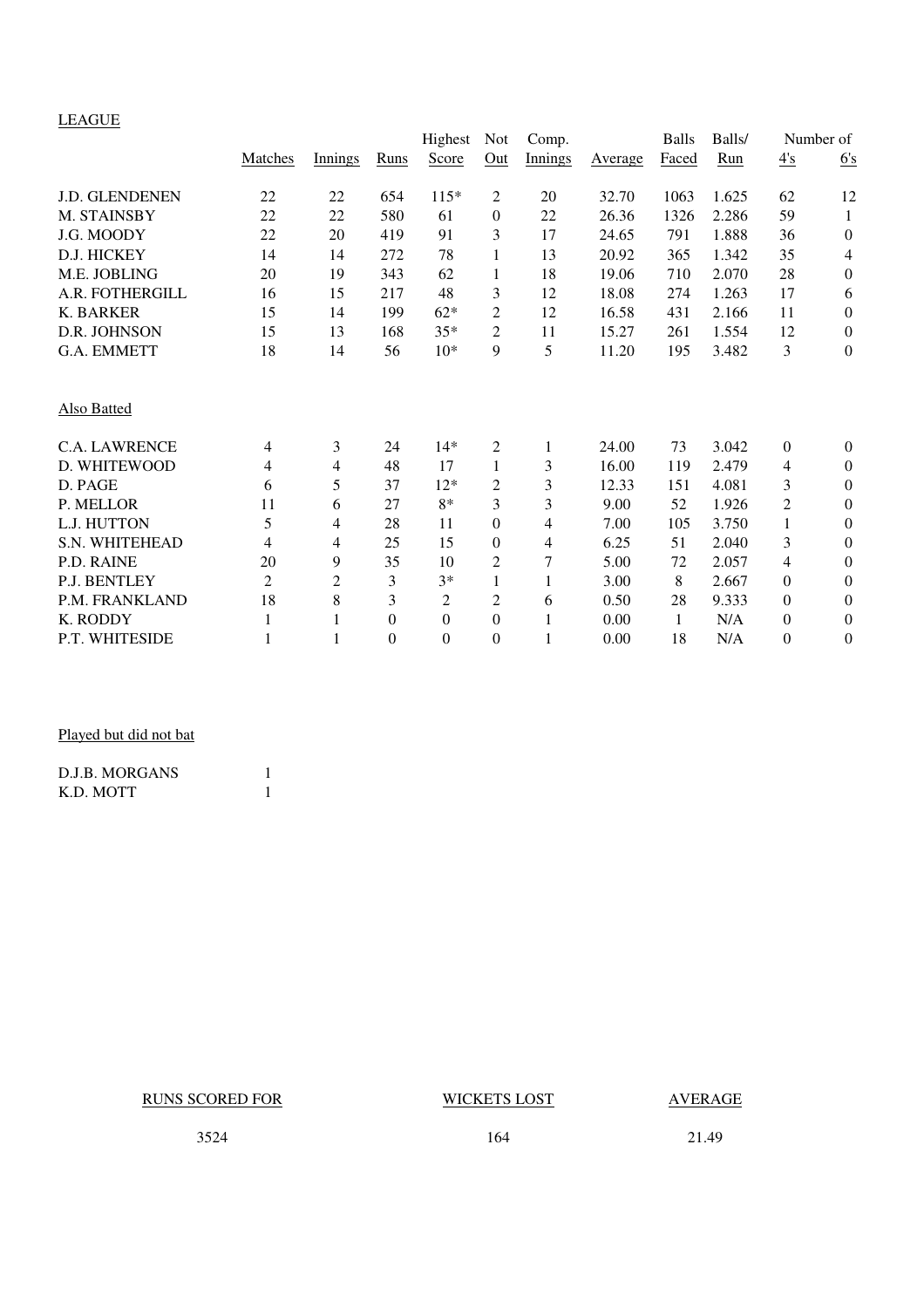|                       |       |       |          |      |          |         | <b>Best</b> | Runs/ | Strike |              | Number of      |
|-----------------------|-------|-------|----------|------|----------|---------|-------------|-------|--------|--------------|----------------|
|                       | Balls | Overs | Mdns     | Runs | Wkts     | Average | Bowling     | Over  | Rate   | Wides        | No Balls       |
| G.A. EMMETT           | 980   | 161.5 | 27       | 519  | 26       | 19.96   | $4 - 13$    | 3.21  | 37.69  | 9            | 0              |
|                       |       |       |          |      |          |         |             |       |        |              |                |
| D.R. JOHNSON          | 603   | 96.5  | 13       | 397  | 18       | 22.06   | $8-30$      | 4.11  | 33.50  | 22           | $\theta$       |
| D.J. HICKEY           | 483   | 78    | 4        | 339  | 13       | 26.08   | $3-13$      | 4.35  | 37.15  | 15           | $\overline{0}$ |
| <b>J.D. GLENDENEN</b> | 776   | 128   | 13       | 540  | 19       | 28.42   | 6-76        | 4.22  | 40.84  | 8            | $\theta$       |
| P.D. RAINE            | 1187  | 193.5 | 41       | 612  | 13       | 47.08   | $3 - 27$    | 3.16  | 91.31  | $\theta$     | 24             |
| P.M. FRANKLAND        | 1016  | 162.3 | 23       | 596  | 12       | 49.67   | $2 - 33$    | 3.67  | 84.67  | 23           | 18             |
|                       |       |       |          |      |          |         |             |       |        |              |                |
| Also Bowled           |       |       |          |      |          |         |             |       |        |              |                |
| <b>C.A. LAWRENCE</b>  | 302   | 48.3  | 11       | 124  | 6        | 20.67   | $3 - 36$    | 2.57  | 50.33  | 8            | 3              |
| P. MELLOR             | 465   | 77    | 14       | 281  | 10       | 28.10   | $3-29$      | 3.65  | 46.50  | 3            | $\theta$       |
| D. WHITEWOOD          | 73    | 12.1  | $\theta$ | 65   | 2        | 32.50   | $1 - 7$     | 5.37  | 36.50  | $\mathbf{0}$ | $\theta$       |
| <b>M. STAINSBY</b>    | 12    | 2     | $\theta$ | 9    | $\Omega$ | N/A     | $0-9$       | 4.50  | N/A    | $\theta$     | $\theta$       |
| K.D. MOTT             | 55    | 9     | 2        | 32   | $\theta$ | N/A     | $0 - 32$    | 3.56  | N/A    | 1            | 0              |
|                       |       |       |          |      |          |         |             |       |        |              |                |

# **Catches**

| A.R. FOTHERGILL       |    | K. BARKER    | L.J. HUTTON           |  |
|-----------------------|----|--------------|-----------------------|--|
| J.G. MOODY            | 10 | D. PAGE      | <b>P.J. BENTLEY</b>   |  |
| M. STAINSBY           |    | D.J. HICKEY  | <b>P.M. FRANKLAND</b> |  |
| P.D. RAINE            |    | M.E. JOBLING | C.A. LAWRENCE         |  |
| <b>J.D. GLENDENEN</b> |    | D.R. JOHNSON | S.N. WHITEHEAD        |  |
|                       |    |              | <b>P.T. WHITESIDE</b> |  |

**Stumpings** 

A.R. FOTHERGILL 4

RUNS SCORED AGAINST WICKETS TAKEN AVERAGE

3718 129 28.82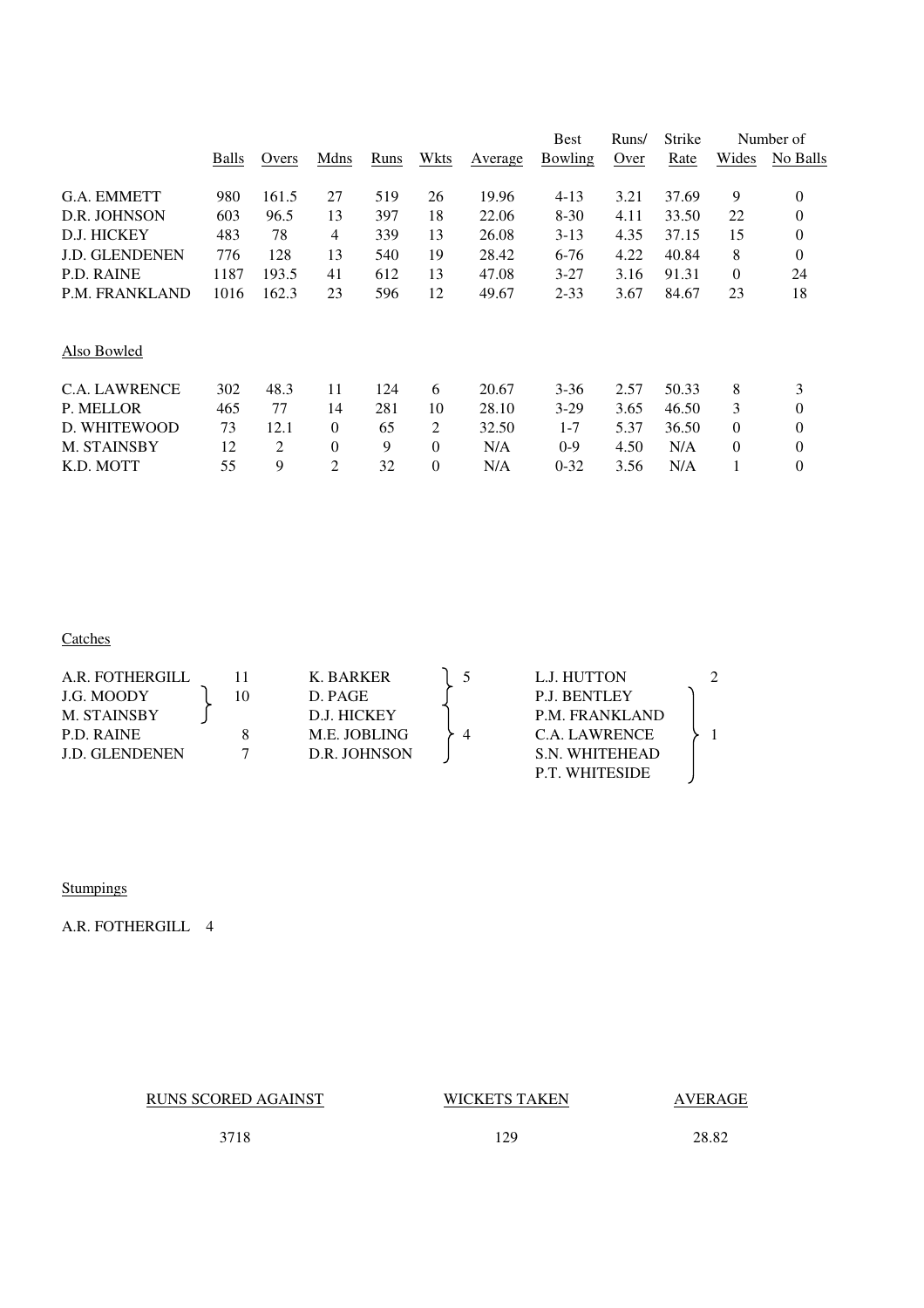# **CUPS**

|                       |                |                |          | Highest  | Not          | Comp.    |         | <b>Balls</b> | Balls/ |                | Number of    |
|-----------------------|----------------|----------------|----------|----------|--------------|----------|---------|--------------|--------|----------------|--------------|
|                       | Matches        | Innings        | Runs     | Score    | Out          | Innings  | Average | Faced        | Run    | 4s             | 6's          |
| M.E. JOBLING          | 5              | 5              | 90       | 32       | 1            | 4        | 22.50   | 154          | 1.711  | 2              | 2            |
| <b>J.D. GLENDENEN</b> | 5              | 5              | 98       | 68       | $\mathbf{0}$ | 5        | 19.60   | 119          | 1.214  | 7              | 2            |
| D.J. HICKEY           | 5              | 5              | 96       | 43       | $\mathbf{0}$ | 5        | 19.20   | 97           | 1.010  | 9              | 1            |
| M. STAINSBY           | 6              | 6              | 69       | 21       | 0            | 6        | 11.50   | 134          | 1.942  | 5              | $\theta$     |
| A.R. FOTHERGILL       | 5              | 5              | 51       | 39       | $\mathbf{0}$ | 5        | 10.20   | 93           | 1.824  | $\overline{2}$ | $\mathbf{0}$ |
| J.G. MOODY            | 6              | 6              | 29       | 14       | 2            | 4        | 7.25    | 74           | 2.552  | $\Omega$       | $\theta$     |
| Also Batted           |                |                |          |          |              |          |         |              |        |                |              |
| <b>G.A. EMMETT</b>    | 3              | 1              | 16       | 16       | $\mathbf{0}$ |          | 16.00   | 28           | 1.750  | 1              | $\theta$     |
| D.J.B. MORGANS        | 3              | $\overline{2}$ | 15       | $13*$    | $\mathbf{1}$ |          | 15.00   | 29           | 1.933  | $\Omega$       | $\theta$     |
| K. BARKER             | 4              | 3              | 15       | 15       |              | 2        | 7.50    | 14           | 0.933  |                | $\theta$     |
| K. RODDY              | 2              | $\overline{2}$ | 14       | 11       | $\mathbf{0}$ | 2        | 7.00    | 26           | 1.857  |                | $\theta$     |
| P. MELLOR             | 4              | 2              | 5        | $3*$     | $\mathbf{1}$ |          | 5.00    | 5            | 1.000  | $\Omega$       | $\theta$     |
| S.N. WHITEHEAD        | 2              |                |          | 1        | 0            |          | 1.00    | 4            | 4.000  | $\Omega$       | $\theta$     |
| D.R. JOHNSON          |                |                | $\Omega$ | $\Omega$ | $\theta$     |          | 0.00    | 1            | N/A    | $\Omega$       | $\theta$     |
| D. WHITEWOOD          | $\overline{2}$ | 2              | 13       | 9*       | 2            | $\Omega$ | N/A     | 9            | 0.692  |                |              |
| P.D. RAINE            | 5              | $\overline{2}$ | 6        | $5*$     | 2            | $\theta$ | N/A     | 5            | 0.833  |                | $\theta$     |

# Played but did not Bat

| <b>P.M. FRANKLAND</b> |  |
|-----------------------|--|
| N.R. FENWICK          |  |
| L.J. HUTTON           |  |
| D. PAGE               |  |

RUNS SCORED FOR WICKETS LOST AVERAGE

580 38 15.26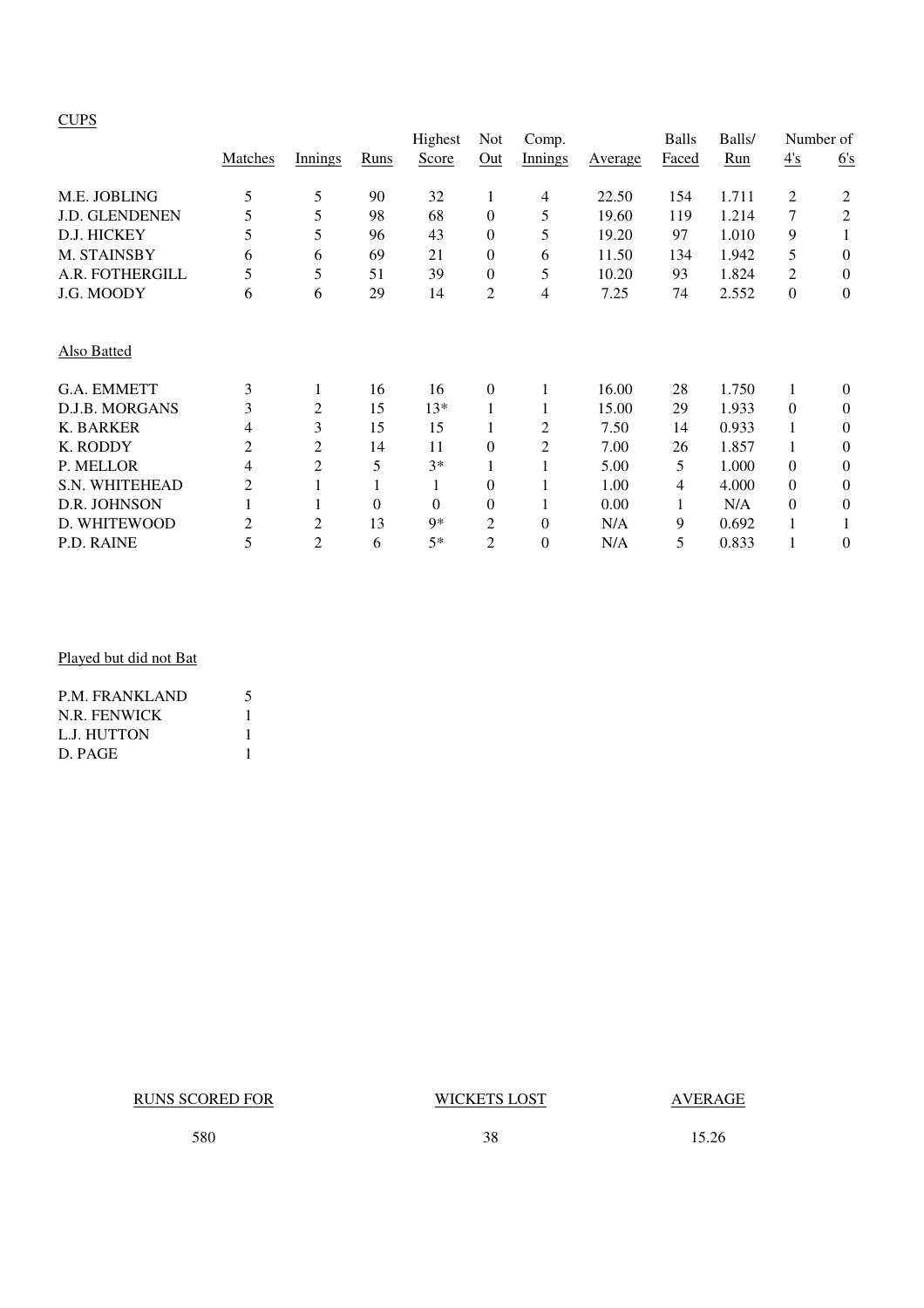|                    |       |       |          |      |          |         | <b>Best</b> | Runs/       | Strike |                | Number of        |
|--------------------|-------|-------|----------|------|----------|---------|-------------|-------------|--------|----------------|------------------|
|                    | Balls | Overs | Mdns     | Runs | Wkts     | Average | Bowling     | <b>Over</b> | Rate   | Wides          | No Balls         |
| D.J. HICKEY        | 34    | 5     | $\theta$ | 44   | 3        | 14.67   | $3 - 20$    | 8.80        | 11.33  | $\overline{4}$ | $\theta$         |
| P.M. FRANKLAND     | 279   | 44.3  | 3        | 174  | 8        | 21.75   | $3 - 38$    | 3.93        | 34.88  | 12             | $\overline{0}$   |
| <b>P.D. RAINE</b>  | 298   | 48    |          | 221  | 9        | 24.56   | $4 - 35$    | 4.60        | 33.11  | 9              |                  |
| <b>G.A. EMMETT</b> | 83    | 13    |          | 77   | 3        | 25.67   | $3 - 38$    | 5.92        | 27.67  | 5              | $\theta$         |
| Also Bowled        |       |       |          |      |          |         |             |             |        |                |                  |
| D. WHITEWOOD       | 19    | 3     | $\theta$ | 9    | $\theta$ | N/A     | $0-9$       | 3.00        | N/A    |                | $\theta$         |
| <b>J.G. MOODY</b>  | 12    | 2     | $\Omega$ | 19   | $\Omega$ | N/A     | $0-19$      | 9.50        | N/A    | $\Omega$       | $\overline{0}$   |
| D.R. JOHNSON       | 25    | 3     | $\theta$ | 21   | $\theta$ | N/A     | $0 - 21$    | 7.00        | N/A    | 7              | $\theta$         |
| P. MELLOR          | 36    | 6     | $\theta$ | 30   | $\theta$ | N/A     | $0 - 30$    | 5.00        | N/A    | $\theta$       | $\boldsymbol{0}$ |

# **Catches**

| <b>J.D. GLENDENEN</b><br>A.R. FOTHERGILL | $\mathbf{z}$ | K. BARKER<br>P.M. FRANKLAND<br>M.E. JOBLING<br>J.G. MOODY |  |
|------------------------------------------|--------------|-----------------------------------------------------------|--|
|                                          |              | P.D. RAINE                                                |  |

RUNS SCORED AGAINST WICKETS TAKEN AVERAGE

623 28 22.25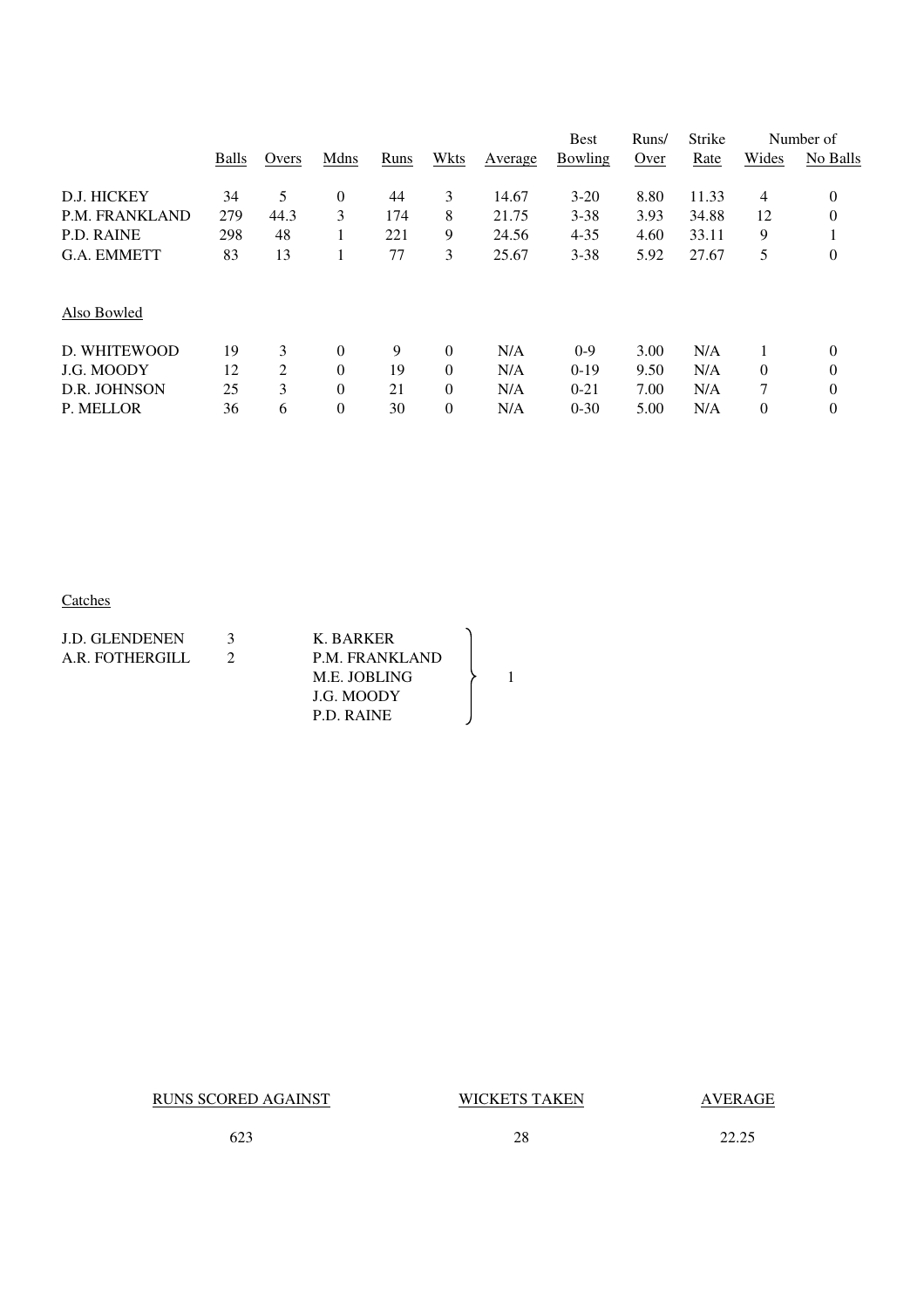|  | 100's J.D.GLENDENEN 115* v BLACKHALL | $(H)$ LEAGUE 50 off 90 balls 100 off 137 balls |  |  |
|--|--------------------------------------|------------------------------------------------|--|--|
|  | J.D.GLENDENEN 101* v GUISBOROUGH     | (A) LEAGUE                                     |  |  |

| 50's | J.G. MOODY            | 91    | <b>v THORNABY</b>        | (H) | LEAGUE 50 off |     | 84 balls |
|------|-----------------------|-------|--------------------------|-----|---------------|-----|----------|
|      | J.G. MOODY            | 85    | <b>v HARTLEPOOL</b>      | (H) | <b>LEAGUE</b> | 82  |          |
|      | D.J. HICKEY           | 78    | v MARSKE                 | (A) | <b>LEAGUE</b> | 57  |          |
|      | <b>J.D. GLENDENEN</b> | 69    | <b>v MIDDLESBROUGH</b>   | (H) | <b>LEAGUE</b> | 74  |          |
|      | <b>J.D. GLENDENEN</b> | 68    | <b>v BLACKHALL</b>       | (A) | <b>CUP</b>    | 46  |          |
|      | <b>J.D. GLENDENEN</b> | 66    | <b>v NORMANBY HALL</b>   | (H) | <b>LEAGUE</b> | 88  |          |
|      | K. BARKER             | $62*$ | <b>v DARLINGTON RA</b>   | (A) | <b>LEAGUE</b> | 88  |          |
|      | M.E. JOBLING          | 62    | v REDCAR                 | (H) | <b>LEAGUE</b> | 94  |          |
|      | M. STAINSBY           | 61    | <b>v BISHOP AUCKLAND</b> | (H) | <b>LEAGUE</b> | 73  |          |
|      | M. STAINSBY           | 59    | v MARSKE                 | (H) | <b>LEAGUE</b> | 118 |          |
|      | M.E. JOBLING          | 58    | v GUISBOROUGH            | (H) | <b>LEAGUE</b> | 59  |          |
|      | M. STAINSBY           | 58    | <b>v RICHMONDSHIRE</b>   | (H) | <b>LEAGUE</b> | 101 |          |
|      |                       |       |                          |     |               |     |          |

# FASTEST 50

| <b>J.D. GLENDENEN</b><br>v BLACKHALL |  |  | off 46 balls |
|--------------------------------------|--|--|--------------|
|--------------------------------------|--|--|--------------|

### HIGHEST LEAGUE PARTNERSHIPS

| 1st              | <b>WICKET</b> | 109 | <b>v BLACKHALL</b>     | (H) J.D. GLENDENEN | $+$    | M. STAINSBY     | 186 balls |
|------------------|---------------|-----|------------------------|--------------------|--------|-----------------|-----------|
| 2nd              | <b>WICKET</b> | 100 | <b>v MIDDLESBROUGH</b> | (H) J.D. GLENDENEN | $+$    | D.J. HICKEY     | 162 balls |
| 3rd              | <b>WICKET</b> | 108 | <b>v GUISBOROUGH</b>   | (A) J.D. GLENDENEN | $+$    | M.E. JOBLING    | 130 balls |
| 4th              | <b>WICKET</b> |     | 132 v THORNABY         | (H) J.G. MOODY     | $+$    | M.E. JOBLING    | 170 balls |
| 5th              | <b>WICKET</b> | 88. | v REDCAR               | $(A)$ J.G. MOODY   | $+$    | M.E. JOBLING    | 113 balls |
| 6th              | <b>WICKET</b> | 104 | v REDCAR               | (H) M.E. JOBLING   | $^{+}$ | A.R. FOTHERGILL | 139 balls |
| 7th              | <b>WICKET</b> | 86. | v HARTLEPOOL           | (H) J.G. MOODY     | $+$    | D.R. JOHNSON    | 80 balls  |
| 8th              | <b>WICKET</b> |     | 39* v RICHMONDSHIRE    | (A) D.R. JOHNSON   | $^{+}$ | G.A. EMMETT     | 83 balls  |
| 9th              | <b>WICKET</b> |     | 24 v HARTLEPOOL        | $(A)$ J.G. MOODY   | $^{+}$ | P.D. RAINE      | 33 balls  |
| 10 <sub>th</sub> | <b>WICKET</b> |     | <b>v RICHMONDSHIRE</b> | (H) G.A. EMMETT    | $^{+}$ | P.M. FRANKLAND  | 14 balls  |
|                  |               |     |                        |                    |        |                 |           |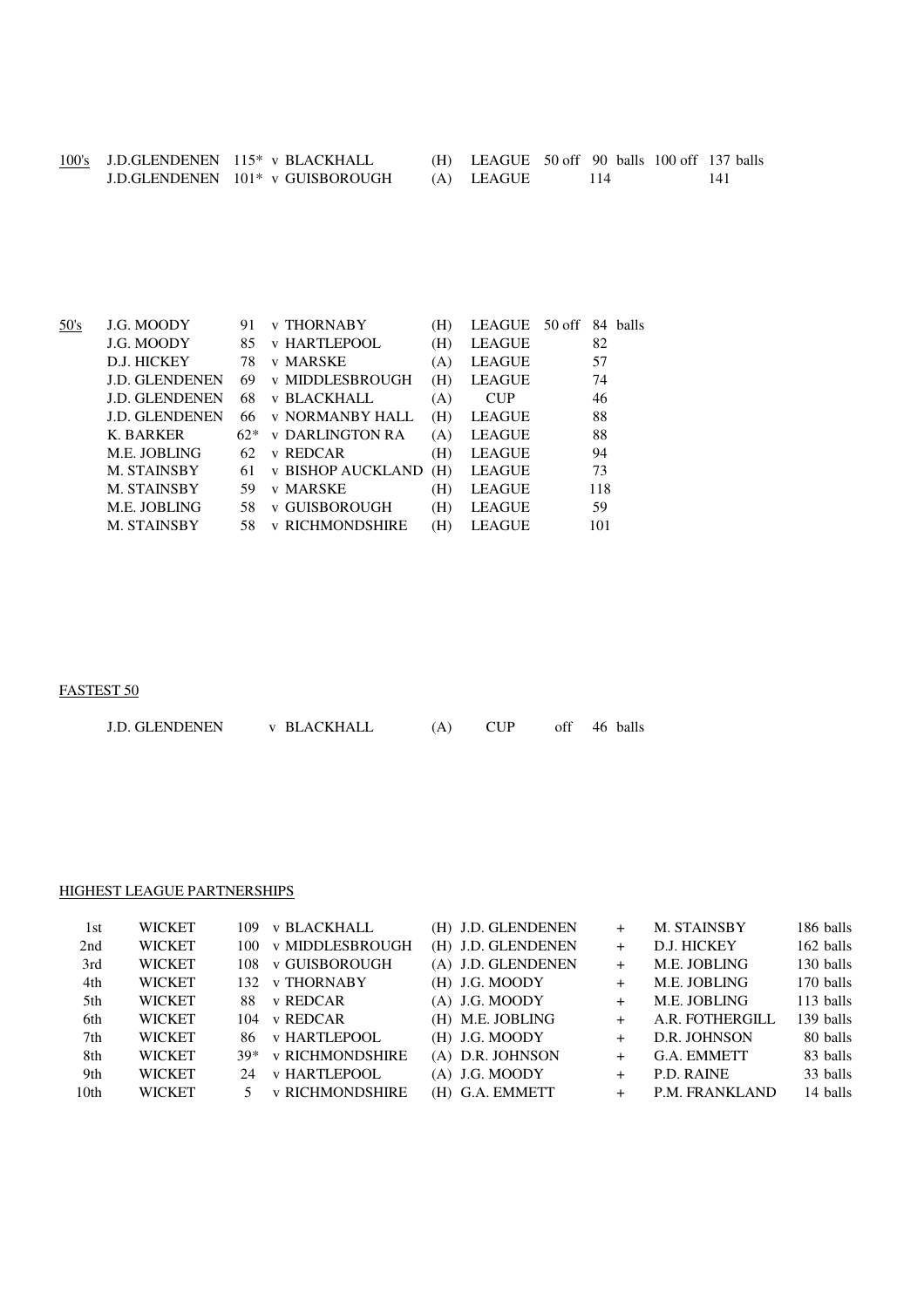# LEAGUE

|                 | <b>BOWLED</b> | <b>CAUGHT</b> | L.B.W. | <b>STUMPED</b> | <b>RUN OUT</b> |
|-----------------|---------------|---------------|--------|----------------|----------------|
| M. STAINSBY     | 10            | 9             |        |                |                |
| J.D. GLENDENEN  |               | 15            |        |                |                |
| M.E. JOBLING    |               | 11            |        |                |                |
| J.G. MOODY      |               | 10            |        |                |                |
| D.J. HICKEY     |               |               |        |                |                |
| K. BARKER       |               |               |        |                |                |
| A.R. FOTHERGILL |               |               |        |                |                |
| D.R. JOHNSON    |               |               |        |                |                |
| P.D. RAINE      |               |               |        |                |                |
| P.M. FRANKLAND  |               |               |        |                |                |
| G.A. EMMETT     |               |               |        |                |                |
| L.J. HUTTON     |               |               |        |                |                |
| S.N. WHITEHEAD  |               |               |        |                |                |
| P. MELLOR       |               |               |        |                |                |
| D. PAGE         |               |               |        |                |                |
| D. WHITEWOOD    |               |               |        |                |                |
| P.J. BENTLEY    |               |               |        |                |                |
| C.A. LAWRENCE   |               |               |        |                |                |
| K. RODDY        |               |               |        |                |                |
| P.T. WHITESIDE  |               |               |        |                |                |
|                 | 47            | 88            | 14     | 5              | 10             |

# **CUP**

| M. STAINSBY           |               |    |  |  |
|-----------------------|---------------|----|--|--|
| A.R. FOTHERGILL       |               |    |  |  |
| <b>J.D. GLENDENEN</b> |               |    |  |  |
| D.J. HICKEY           |               |    |  |  |
| M.E. JOBLING          |               |    |  |  |
| J.G. MOODY            |               |    |  |  |
| K. BARKER             |               |    |  |  |
| K. RODDY              |               |    |  |  |
| <b>G.A. EMMETT</b>    |               |    |  |  |
| D.R. JOHNSON          |               |    |  |  |
| P. MELLOR             |               |    |  |  |
| D.J.B. MORGANS        |               |    |  |  |
| <b>S.N. WHITEHEAD</b> |               |    |  |  |
|                       | $\mathcal{R}$ | 16 |  |  |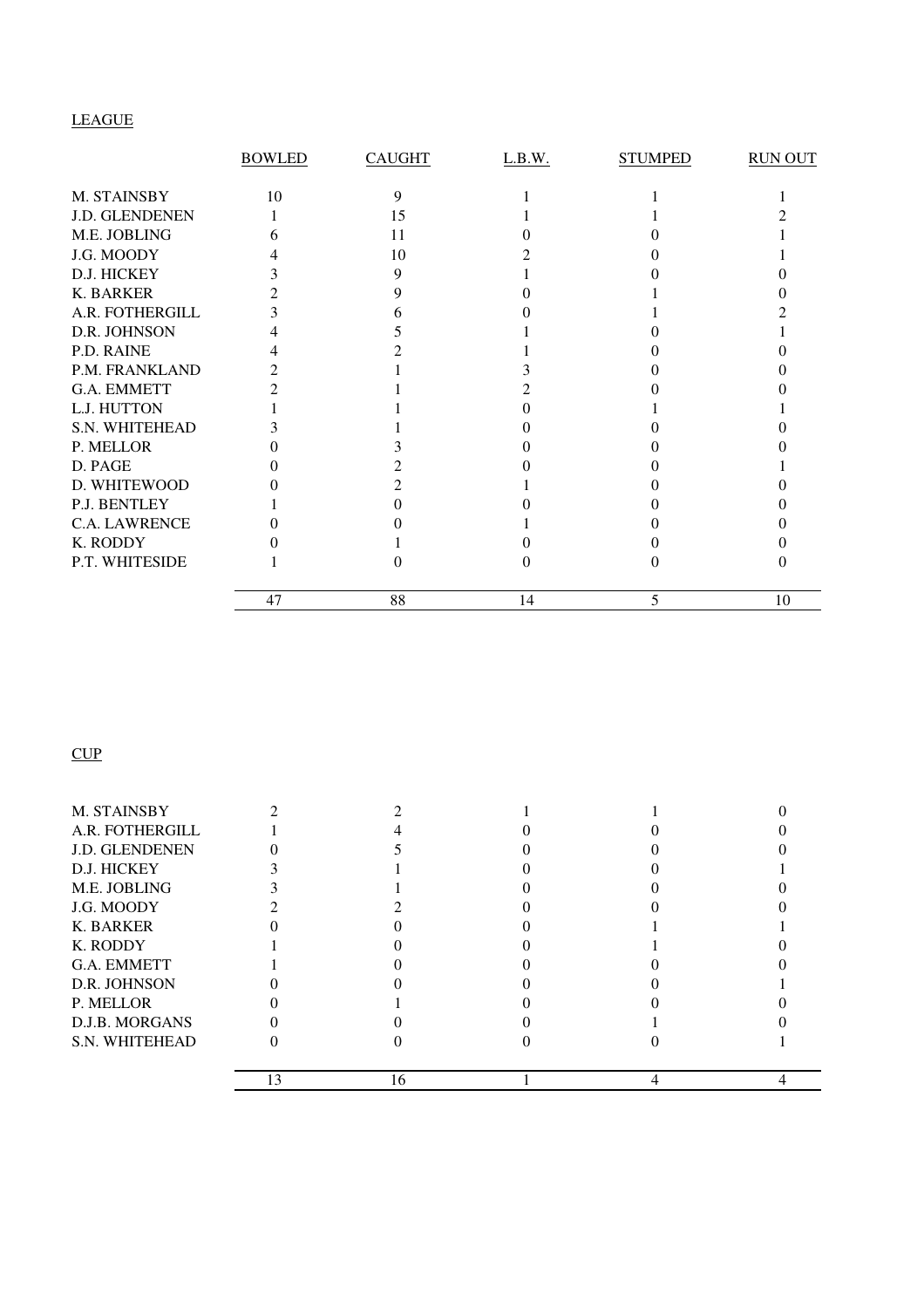| 8 WICKET        | D.R. JOHNSON          | $8 - 30$ | $\mathbf{V}$ | <b>HARTLEPOOL</b>      | (H) | <b>LEAGUE</b> |
|-----------------|-----------------------|----------|--------------|------------------------|-----|---------------|
| <b>6 WICKET</b> | <b>J.D. GLENDENEN</b> | $6 - 76$ | $\mathbf{V}$ | MIDDLESBROUGH          | (H) | <b>LEAGUE</b> |
| <b>4 WICKET</b> | G.A. EMMETT           | $4 - 13$ | V            | <b>BLACKHALL</b>       | (A) | <b>LEAGUE</b> |
|                 | G.A. EMMETT           | $4 - 26$ | $\mathbf{V}$ | <b>NORMANBY HALL</b>   | (A) | <b>LEAGUE</b> |
|                 | P.D. RAINE            | $4 - 35$ | $\mathbf{V}$ | <b>DARLINGTON RA</b>   | (A) | CUP           |
| 3 WICKET        | G.A. EMMETT           | $3-10$   | $\mathbf{V}$ | <b>BISHOP AUCKLAND</b> | (A) | <b>LEAGUE</b> |
|                 | D.J. HICKEY           | $3-13$   | $\mathbf{V}$ | <b>BISHOP AUCKLAND</b> | (H) | <b>LEAGUE</b> |
|                 | D.J. HICKEY           | $3-20$   | $\mathbf{V}$ | <b>DARLINGTON RA</b>   | (A) | <b>CUP</b>    |
|                 | P.D. RAINE            | $3 - 22$ | $\mathbf{V}$ | <b>DARLINGTON RA</b>   | (A) | <b>LEAGUE</b> |
|                 | G.A. EMMETT           | $3-23$   | $\mathbf{V}$ | <b>SALTBURN</b>        | (H) | <b>LEAGUE</b> |
|                 | P.D. RAINE            | $3 - 27$ | $\mathbf{V}$ | <b>BLACKHALL</b>       | (A) | <b>LEAGUE</b> |
|                 | P. MELLOR             | $3-29$   | $\mathbf{V}$ | <b>BLACKHALL</b>       | (A) | <b>LEAGUE</b> |
|                 | <b>C.A. LAWRENCE</b>  | $3 - 36$ | $\mathbf{V}$ | <b>MIDDLESBROUGH</b>   | (A) | <b>LEAGUE</b> |
|                 | P.M. FRANKLAND        | $3 - 38$ | $\mathbf{V}$ | <b>BLACKHALL</b>       | (A) | <b>CUP</b>    |
|                 | G.A. EMMETT           | $3 - 38$ | $\mathbf{V}$ | <b>BLACKHALL</b>       | (A) | <b>CUP</b>    |
|                 | P.M. FRANKLAND        | $3-44$   | $\mathbf{V}$ | <b>DARLINGTON RA</b>   | (A) | <b>CUP</b>    |
|                 | D.J. HICKEY           | $3-44$   | $\mathbf{V}$ | <b>RICHMONDSHIRE</b>   | (A) | <b>LEAGUE</b> |
|                 | P. MELLOR             | $3-48$   | $\mathbf{V}$ | <b>BISHOP AUCKLAND</b> | (A) | <b>LEAGUE</b> |
|                 | D.R. JOHNSON          | $3 - 53$ | $\mathbf{V}$ | <b>GUISBOROUGH</b>     | (H) | <b>LEAGUE</b> |

# LEAGUE

|                | <b>BOWLED</b>  | <b>CAUGHT</b>    | L.B.W.         | <b>STUMPED</b> |
|----------------|----------------|------------------|----------------|----------------|
| G.A. EMMETT    | 4              | 17               | $\overline{c}$ | 3              |
| J.D. GLENDENEN | 3              | 15               |                |                |
| D.R. JOHNSON   | 4              | 10               |                |                |
| D.J. HICKEY    | $\overline{2}$ | 8                | 3              |                |
| P.D. RAINE     | $\mathfrak{D}$ | 11               |                |                |
| P.M. FRANKLAND |                | 6                |                |                |
| P. MELLOR      |                | 6                |                |                |
| C.A. LAWRENCE  |                | 2                |                |                |
| D. WHITEWOOD   |                | $\boldsymbol{0}$ | 0              |                |
|                | 25             | 75               | 15             | $\overline{4}$ |
| <b>CUPS</b>    |                |                  |                |                |
| P.D. RAINE     | 6              | $\overline{c}$   |                | $\Omega$       |
| P.M. FRANKLAND | 3              | 5                |                | $\Omega$       |
| G.A. EMMETT    | $\Omega$       | 2                |                |                |
| D.J. HICKEY    |                |                  |                | 0              |

10 3 0